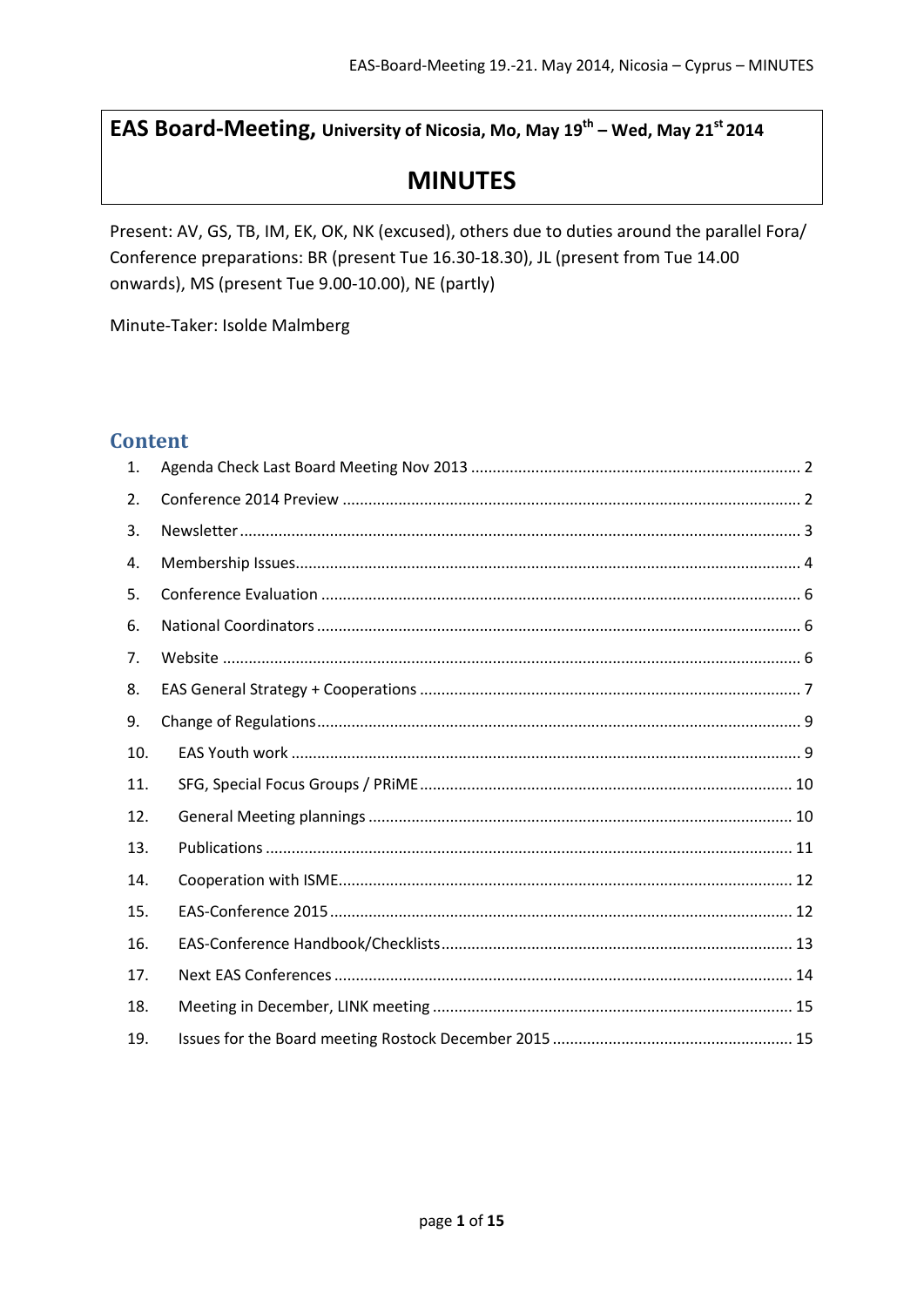# **Monday, May 19th**

Ken Smith (Head of the Cyprus Music Institute) is greeting the board and wishes a fruitful board meeting.

Adri de Vugt is opening the meeting.

# <span id="page-1-0"></span>**1. Agenda Check Last Board Meeting Nov 2013**

**Open to do's of the minutes of the last board meeting;** the following issues are still open from our last meeting  $\rightarrow$  to be completed soon!

- TB will make a list of possible costs for Future Conferences until end of June and send it to IM for the Handbook.
- NE sends a handbook list that GK did to IM.
- GS and EK will copy the board to the NC-Newsletters from now on (so that the board is informed).
- TB: will found an e-mail list of former SF-participants in order to contact them BR, MG.
- NEWSFLASHES:
	- TB is working on a whole contact list "music educator's mailing list" for Newsflashes. ALL: we send to TB possible contact lists for the Newsflashes. TB will remind the board after this meeting.
- AV will be forwarding the MuST concept to us.
- Institutional Members: EK and GS will ask NC's to become Institutional members. TB writes to Inst. Members to remind them about open invoices.

## <span id="page-1-1"></span>**2. Conference 2014 Preview**

NE is informing, common discussion and clarification about:

- the official speakers (ministery, university)
- the plan of the opening ceremony
- Chairing has been sent around
- The former presidents and Jeremy Cox will be with us the board dinners.
- Work of the board in the Conference (Networking, Meetings e.g. with AEC, EMU)
- EAS table
- The Evaluation Sheet is discussed and changed into a new form, will be continued on Tuesday.

#### • **Online proceedings - NE**

NE writes an e-mail to participants, we do 2 things:

- Online can be published not be edited! ppts, pdfs
- Or you can be invited to the book, SH this has to be distanced a bit form the Conference.

Marina Gall is joining the Board Meeting towards the end as a guest/SF coordinator.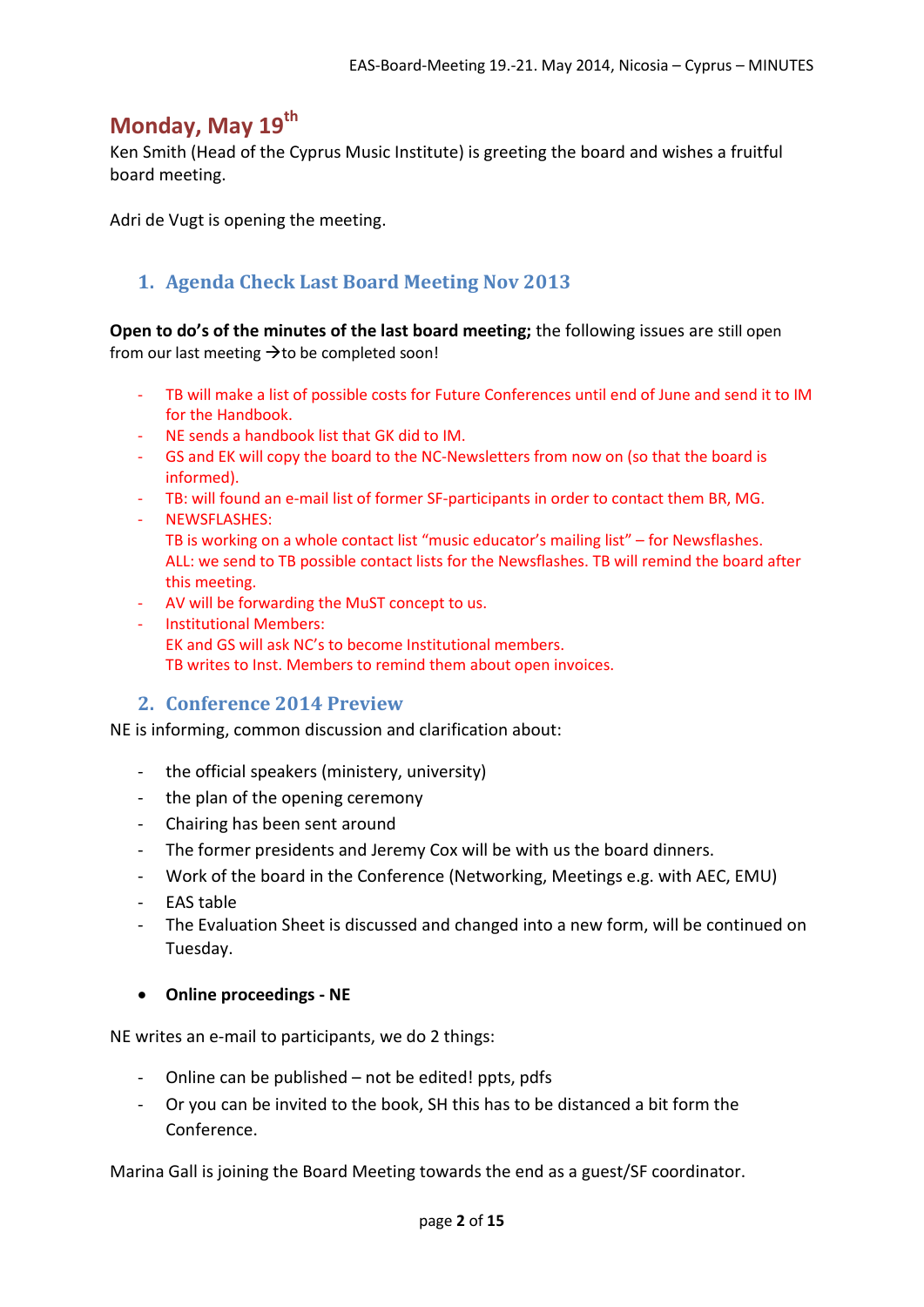# Tuesday, May 20<sup>th</sup>

# <span id="page-2-0"></span>**3. Newsletter**

MS: **Newsletters** expect a lot of work from everyone. Important to think about: What is the purpose, who is reading it, how can we get feedback? It is a snapshot from our organization.

### • **General Agreements**

Institutional members can give their projects here SFG shall present here AEC and EMU can give information It gets only to the members

#### • **Content**

President's greetings

Content as before – less info about Website changings

MS prepares for the next Newsletter: welcome new Inst. Members and ask members to become inst. Members. First page: name all new institutional members! (TB gives this info regularly to MS)

AV will send three lines to MS why it is so important for EAs to have a lot of inst. Members; we give the link to the benefits

<http://www.eas-music.org/members/become-a-member/institutional-membership/>

#### Issues 2 times a year

- 1. Autumn-Newsletter: **October**, announcement of the next Conference, board elections (list of candidates), section of NC's, non-EAS news
- 2. Spring-Newsletter: **June**, reports of the Conference, photos, information about the book series, elections, DSF, SF, NC information: meeting, renewal of the NC-contracts, or presentation of the new NCs,  $\rightarrow$  to be clarified at the NC meeting. EK and GS will give the information to MS.

Links to previous books, IM is sending the artistry link to MS for the next newsletter.

• **Layout**

Length: 4-5 pages

We will postpone the decision on layout for the next board meeting, for the moment it stays like it is.

• **Feedback on the way members are reading it**

SH is preparing some questions for a short questionnaire: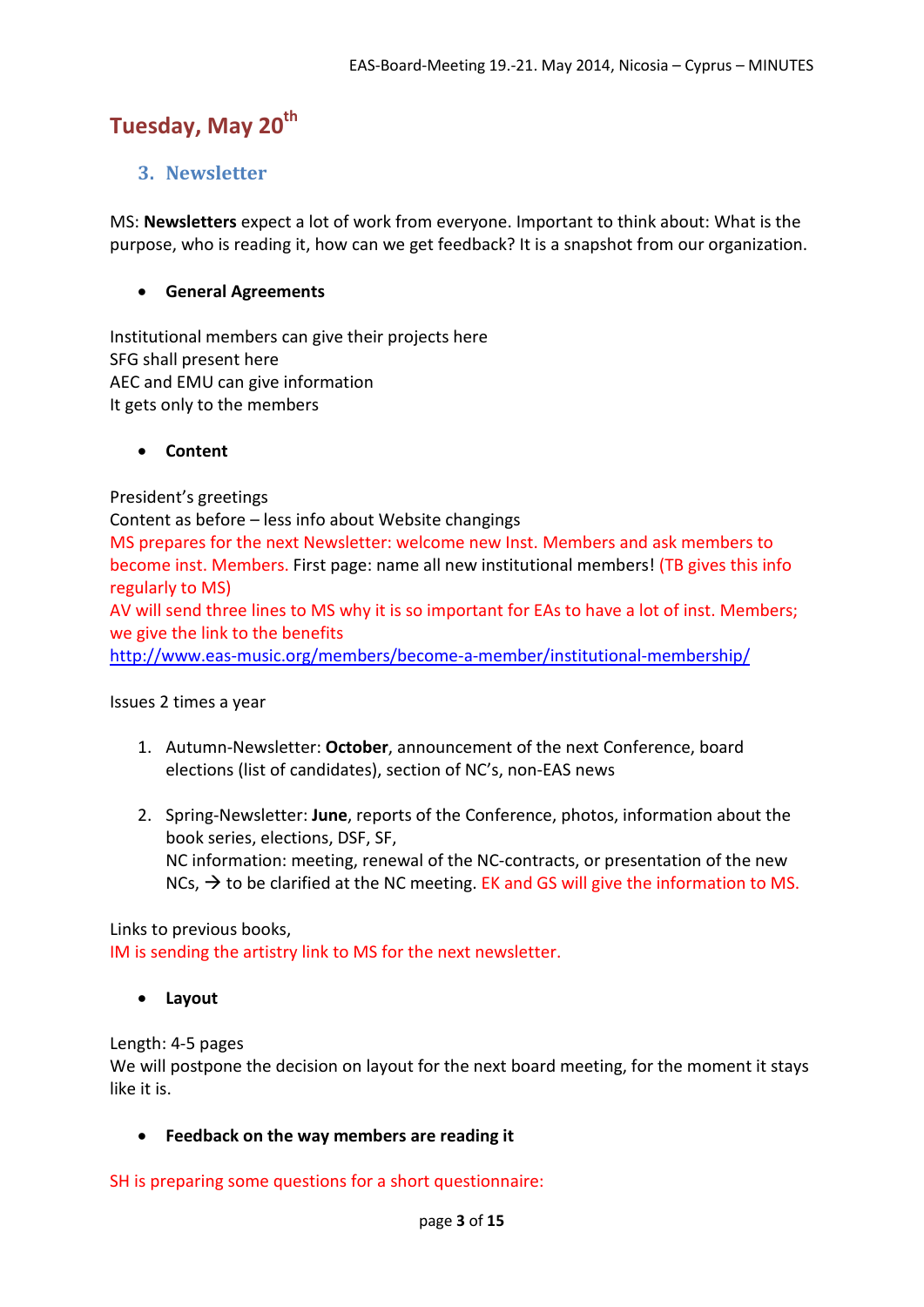- 1. How long have you been a member of EAS?
- 2. Are you
- a school based teacher
- teacher education
- researcher
- policy maker
- other
- 3. Do you read the EAS newsletter? Always / Sometimes / Never
- 4. What sections are useful? Very / quite / not Conference Student Forum New Publication NC's
- 5. Open box for extra feedback

GS and EK are asking NCs for feedback and will report back to the board.

Soon after the next Newsletter **TB** is sending a google-questionnaire to ask back whether the form is helpful. Google will send a spreadsheet to us, TB will forward it to us.

#### • **Newsflashes**

Next to our Newsletters TB is sending **Newsflashes** (once a month) on the basis of the google group

- Announcements (Call for papers, deadlines…)
- Not reports

## <span id="page-3-0"></span>**4. Membership Issues**

• **Honorary memberships (criteria, benefits and info on Website):** 

Honorary Membership Criteria (current text in our regulations):

#### *§ 3 Members of the Association*

*The Association comprises: 1. Members EAS members can be persons and legal entities (e.g. associations, institutions etc.). 2. Honorary Members Honorary membership can only be granted by the decision of the board.* 

#### New proposal:

Honorary Life Membership is awarded for recognition of significant contribution to the association. Nominations can be made by any EAS member and should be submitted to a current board member.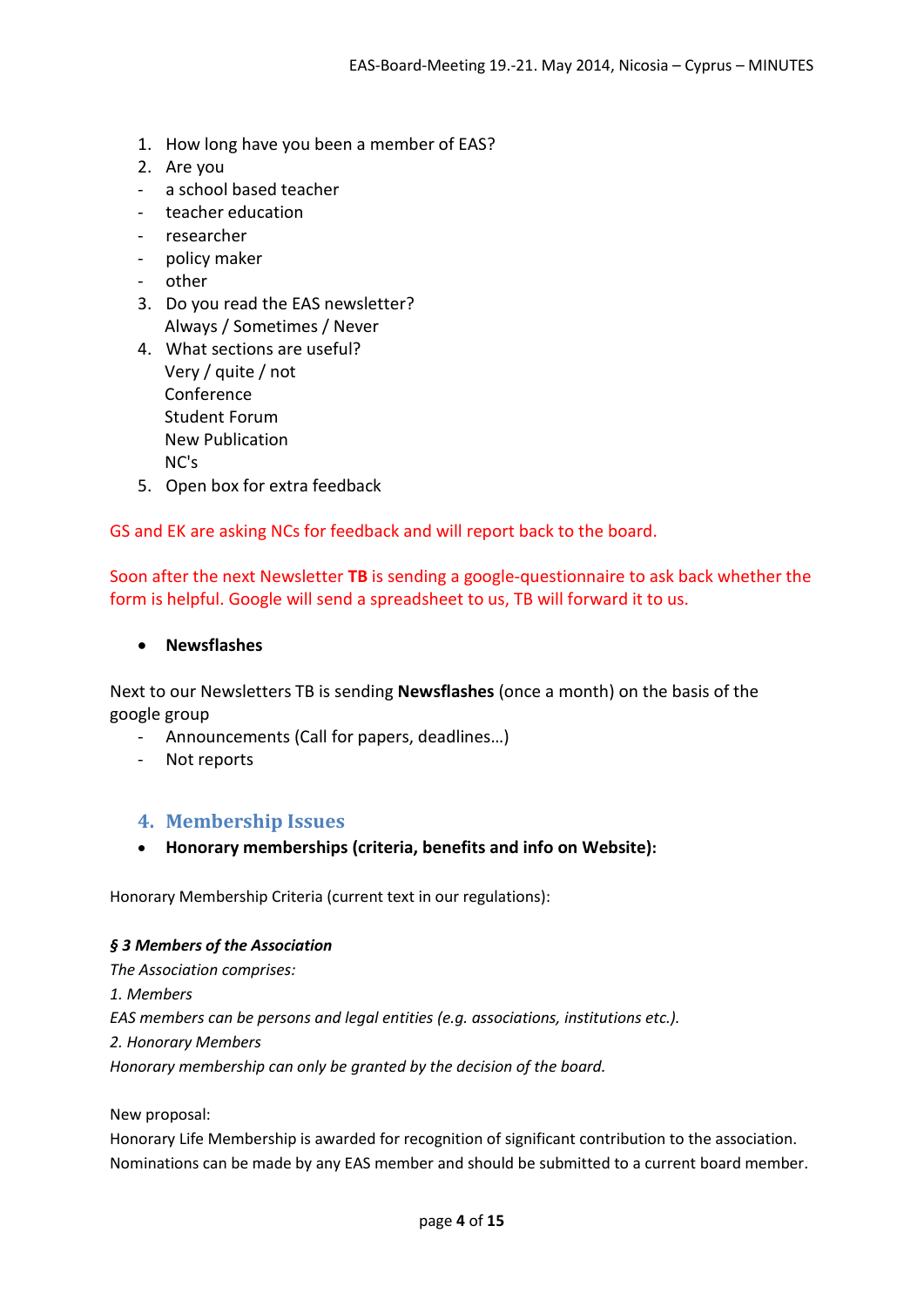The decisions are taken by the board and announced at the General Meeting. Honorary Members do not pay membership or Conference fee.

This will be changed in the regulations, IM will bring it into the GM 2015.

## • **Institutional membership: "Marketing", gaining members**

GS and EK ask the NC to become Institutional members.

Institutional members get a free book / current issue of the EAS series.

GS is negotiating with Helbling about this procedure, informs TB (e.g. Helbling gets the current Inst. members list and sends each inst. Member a book.)

MS/AV will include some lines about inst. Members in the next newsletter; including benefits for membership (see also Issue Newsletter)

#### • **Postal Address of EAS**

Postal address has changed, Heerestraat has become Lemmensberg  $\rightarrow$  The regulations have to be changed due to this new address. In the General Meeting IM will inform the members about this change.

#### • **Finances**

TB is reporting about the finances.

## • **Agreements between hosts and EAS Board**

NE is reporting on the sponsoring of EAS 2014.

The agreement shall be quite small. The Conference host is taking the risk – the benefits and the profit. The Conference fee should go to a great extent to the benefit of the delegates at the Conference.

The following has to be added to the current contract. OK and IM are adding it.

- Coffee breaks (contract)
- Lunches (contract)
- One Conference reception (contract)

#### • **Administration workload, external students/workers**

At the moment these are:

- EAS mailbox (not connected to the finances work) Tine Castellein
- Finance Administration Tine Castellein (Leuven)
- Website support Kilian Baur (Würzburg)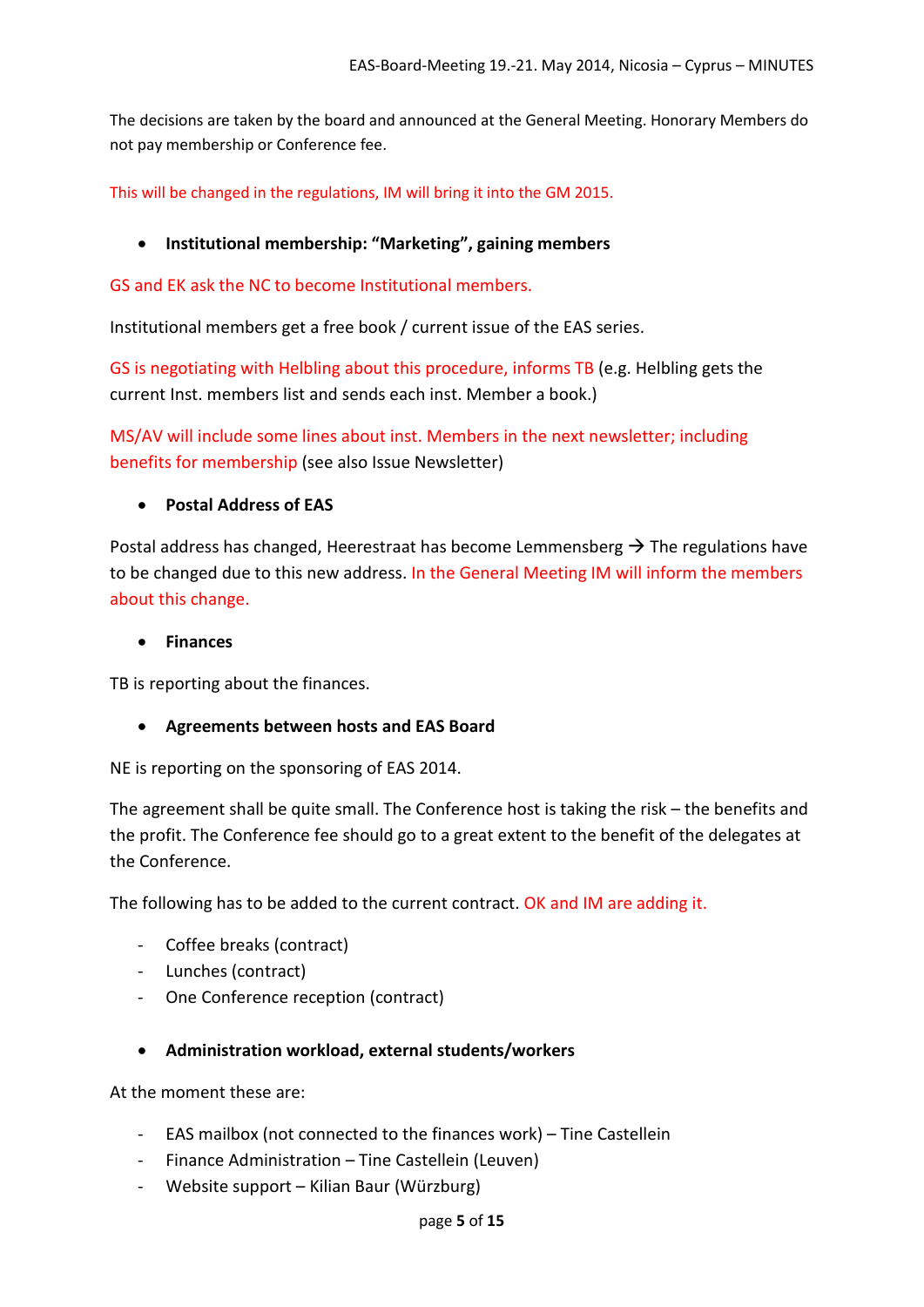Each job can be paid by a maximum of 300€ per year, if it goes beyond this has to be discussed with the board. For the running year 2014 it is 250€ per job.

Representatives of this board are attending the EMU, EMC and AEC Conference (2 persons would be good) – to be decided at the next board meeting.

# **5. Conference Evaluation**

<span id="page-5-0"></span>OK, EN, EK are preparing the Evaluation Sheet for the Conference and present it to the board, it is discussed, agreed and used for this Conference.

IM will add it to the Conference Handbook.

# **6. National Coordinators**

<span id="page-5-1"></span>HU: Noemi (Szeged) will enter the announcement procedure to become NC (CV, statements).

We agree on Hanne Orennma (FI), Jon Helge Saetre (NO) and Nurtug Bariseri (TK) will be the next NC, AV will ask for their confirmation and start the nomination process.

## • **NC-Meeting preparations**

Wednesday,  $21<sup>st</sup>$  of May 14.15-17.15

12 NCs will attend this year.

- 14.15 some board members welcome the NC's
- Welcome of AV.
- **AV welcomes the new NC's**
	- o Andreas Bernhofer (AT)
	- o Christopher Wallbaum (DE)
	- o Jon Helge Saetre (NO)
- AV welcomes the three persons (prospective NCs) who come extra because they are interested on how the NCs work.
- AV will talk about the LINK-project
- Short five minutes reports from each country
- Contributions for the Newsletter, the last issue is given in paper
- Website

# **7. Website**

<span id="page-5-2"></span>IM reports back to the Web-Technician Mr. Markus Strahlhofer in Vienna about his good and reliable work for EAS.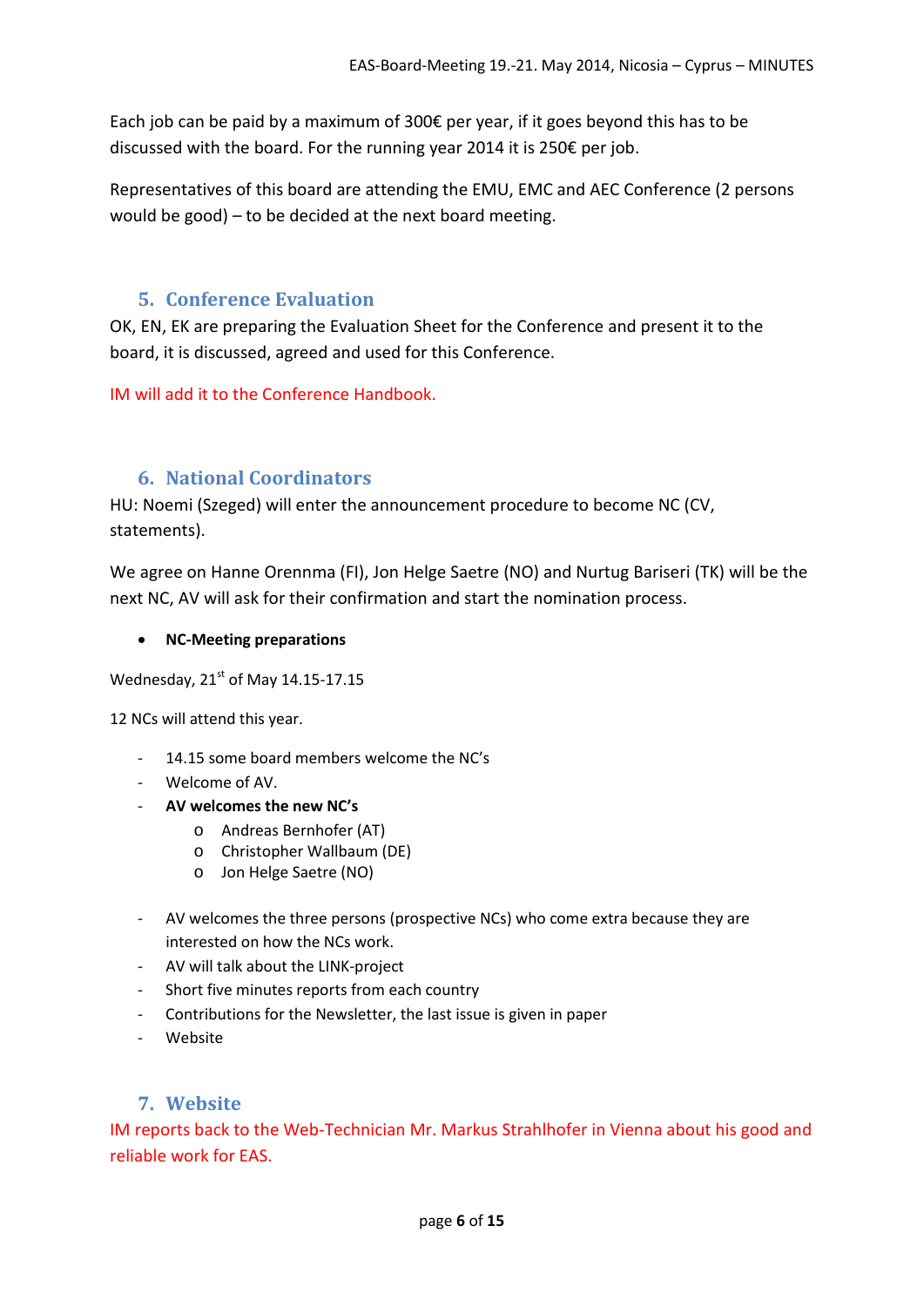# <span id="page-6-0"></span>**8. EAS General Strategy + Cooperations**

# • **Professionalization**

Cooperation with AEC and EMU: EAS is entering a more professional arena. So far these associations have been working quite isolated. The cooperation will strengthen us.

# • **EAS-AEC-EMU-Cooperation paper**

EAS will keep our characteristics, the agreement is to say we want to cooperate more and we want to develop it. We are attending each other's meetings. EAS has individual members – different character, EAS community is working.

Joint board meeting of all three associations in September 2016 at the board meeting of EMU in San Sebastian. EAS has applied for one project; EMU and AEC have a lot of projects. 2 persons of EMU and AEC join partly the LINK project. 2 persons of EAS (ideally one out of the board and one other member) are joining:

- one of the EMU projects (about digital music education in music schools)
	- o Marina Gall
	- o Luc Nijs
- One AEC project (about quality assurance model for model quality assurance for the whole music education areas).

## AV will ask for the final versions of the application of AEC, send it around to the board.

The EAS persons joining this are not clear yet. Isolde Malmberg, Martin Fautley (UK), Bernd Clausen (Würzburg) could be options. GS will ask Bernd Clausen if he would be willing to be involved in the AEC-project, GS will report this back to the board. SH will care for the signing of the memorandum of understanding with ISME for 2015. ISME will send something to AV.

## • **LINK-Project and Collaboration with AEC and EMU**

AV informs about the LINK project. LINK idea comes out of the idea to cooperate more with AEC and EMU.

Application inside the strand: Europe Culture Programme, subprogramme "Networks", Royal Conservatoire is together with EAS the coordinating institution. Each year a new application has to be done. Networking between education institutions, culture institutions and concert halls.

Priorities that were stressed in the application:

- Audience development
- Networking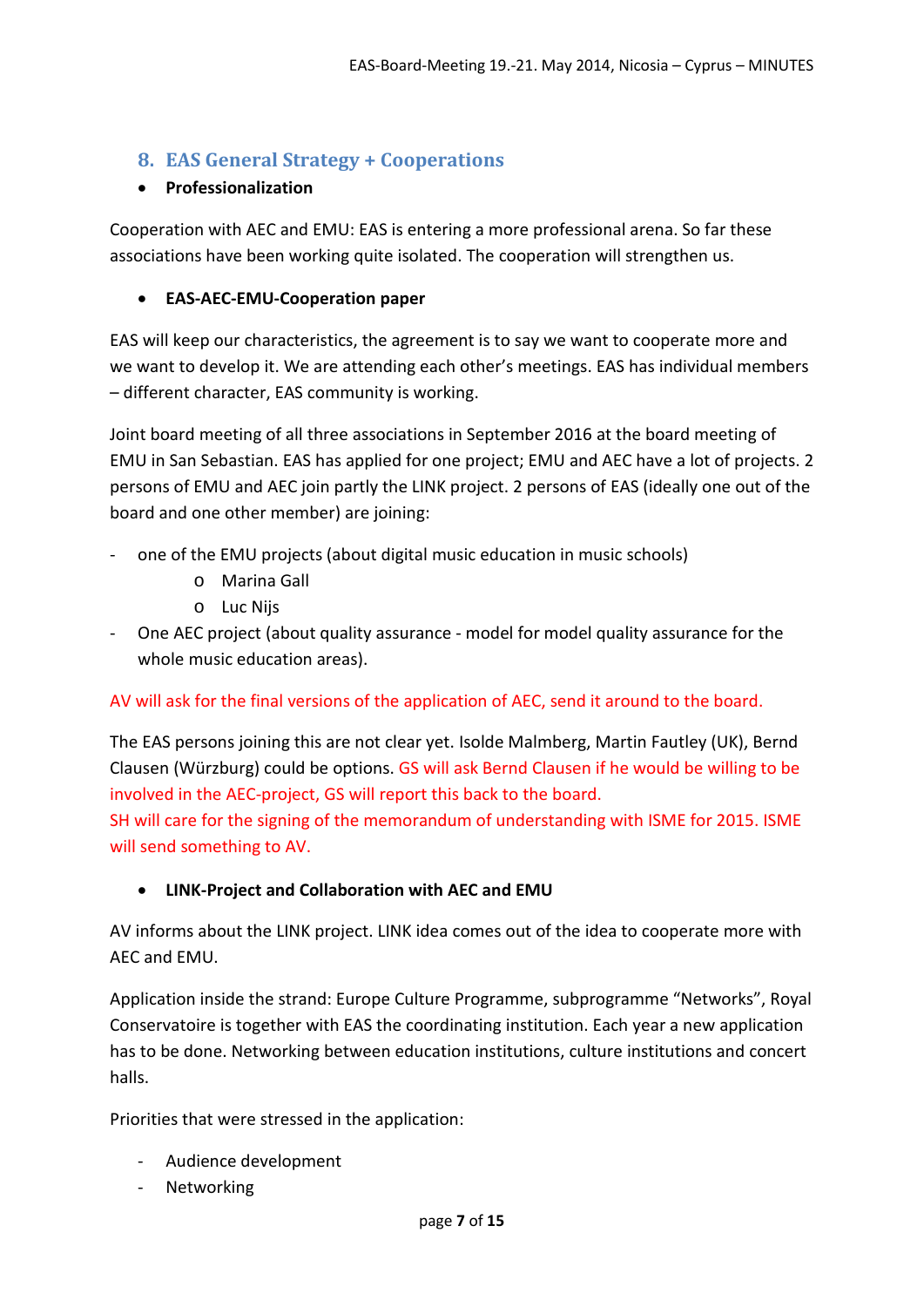- Partners out of countries that recently joined Europe

Five topics:

- Mapping out what is happening in the countries already now (descriptions on good practices)
- Organisational questions
- Quality assurance(Case studies)
- Learning Outcomes
- Research

#### Six meetings of LINK

- I. Kick Off, The Hague
- II. Leuven
- III. Vienna
- IV. Bristol
- V. Vilnius /Klaipedia
- VI. Salzburg

#### Parallel to this:

2016: Meeting of all 3 boards in San Sebastian. Costs of NC meetings and SF will be covered by the Project budget. NCs will be asked to collect data. Results of the application will be available end of August

#### • **EMC Board**

EMC is looking for a new board member. Sarah Hennessy is considering to be nominated for the EMC board.

- **Roles and tasks in the board 2015 and beyond**
- TB is prepared to be a candidate for the vice chair
- GS is prepared to be a candidate for the chair

Secretary: IM wants to hand over some of her tasks as secretary. Action:

- GM, Preparation of the Elections: IM
- Preparation of the board meeting: AV, GS, TB
- New form of minute-taking: every half day another person is writing, at the end of each task we collect together what shall be written down.
- IM stays the official secretary.
- IM will work on the Conference handbook

#### Treasurer: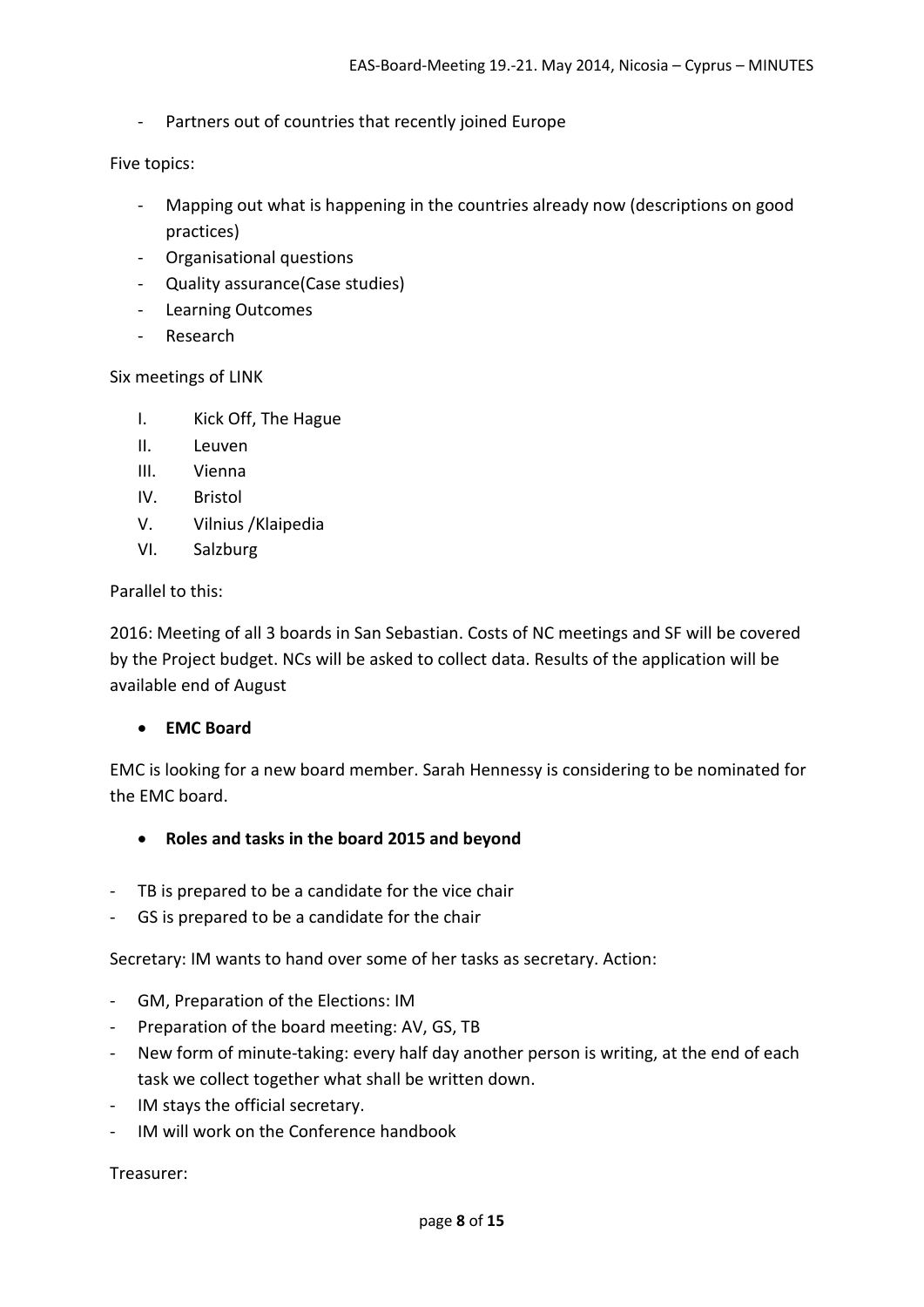- TB would like to hand over the treasurer duties.
- AV: The LINK project will hand over even more duties to the treasurer.

In Rostock there are board elections, three persons are leaving: SH, BR, EK.

NE is a candidate for the ISME Board; elections are in summer 2014 in Brazil.

Time-plan:

- Middle of November IM will send out the calls for nominations,
- End of December the information on the nominations will be sent out by IM.
- Elections at the conference 25.-28. 3. 2014, SH and IM responsible for the procedure.

# **9. Change of Regulations**

<span id="page-8-0"></span>The board decides about a change in the regulations:

#### *2. Election of the board*

*a) The vice-president and the president are appointed by the board. He/she can be appointed two times. He/she must have served on the board and must be an elected board member.*

*b) The board members are elected for a period of two years at the General Meeting. Election is based on a nomination by two members. Reelection is possible on two occasions. This time can be extended*  for special duties such as president, vice-president or treasu<mark>r</mark>er. The nominees must have been EAS *members for at least one two year.* 

## <span id="page-8-1"></span>**10. EAS Youth work**

#### • **Youth activities in EAS and beyond**

BR will take the lead in further steps for the youth network together with JL, MG and former students (Tine, Kilian, Janina, etc.)

#### ISME:

JL will contact the ISME Young Professionals Focus Group YPFG, in order to orientate whether the preparation of a symposium/session at the Rostock IRC could be done, copies in SH in the e-mailing.

SH: How is youth defined? What is relevant for EAS? It should be somehow school related. It is no point in doing the same thing as EMC.

AV we should also develop something that contacts also pupils in schools.

- cooperation of the EMC Youth Committee with EAS Youth, during EAS conferences (spec. SF)
- short report on the EMC Youth Committee meeting in Bonn in September
- Moving the SF partly into the Conference: Scheduling the DSF and the SF should be reconsidered to get the board members at the meeting, the SF more in the Conference
- **JL Report EMC Youth committee Glasgow 2013**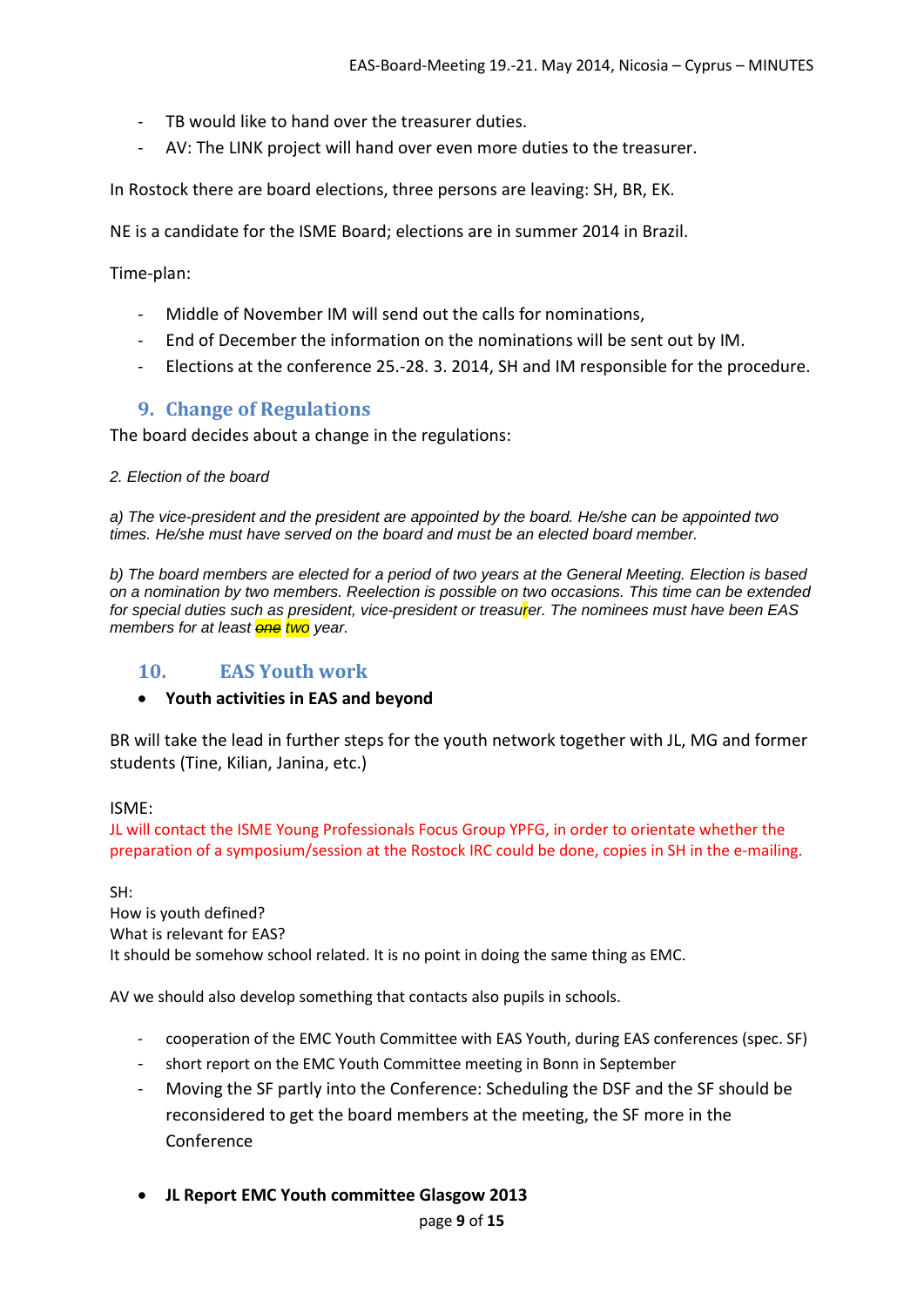Committee of 7 people working for two years since September 2013, ending in summer 2015.

Work in the continuing Project "Make Music be Heard", young music professionals and possible support for them; before: "Working Group Youth" since 2000  $\rightarrow$  EMC has some experience

- Job opportunities, stages in partner organisations
- Youth guide, internships
- Age span: 18-30 years
- In Bern-Belp Youth session led by the Youth Committee, in Glasgow they worked for one whole day.
- Work is more on policy
- Want to get young people to share documents, manifesto

# **11. SFG, Special Focus Groups / PRiME**

<span id="page-9-0"></span>IM presents the concept and a possible Website text for the new EAS format SFGs = Special Focus Groups as well as for the first of these groups, the PRiME group.

The board agrees on the title Special Focus Groups SFG and on the Website text for the SFG site.

Proposal for TdB and IM as coordinators of PRiME (Practitioner Research in Music Education) as the first SFG. The board agrees on it.

IM will present it in the General Meeting as well as in the next Newsletter.

# **12. General Meeting plannings**

<span id="page-9-1"></span>AV gives an overview on the president's report. AV announces that the report will go to the members section. After the Conference AV sends it to Kilian. Kilian uploads it.

Coordination of the duties of board members.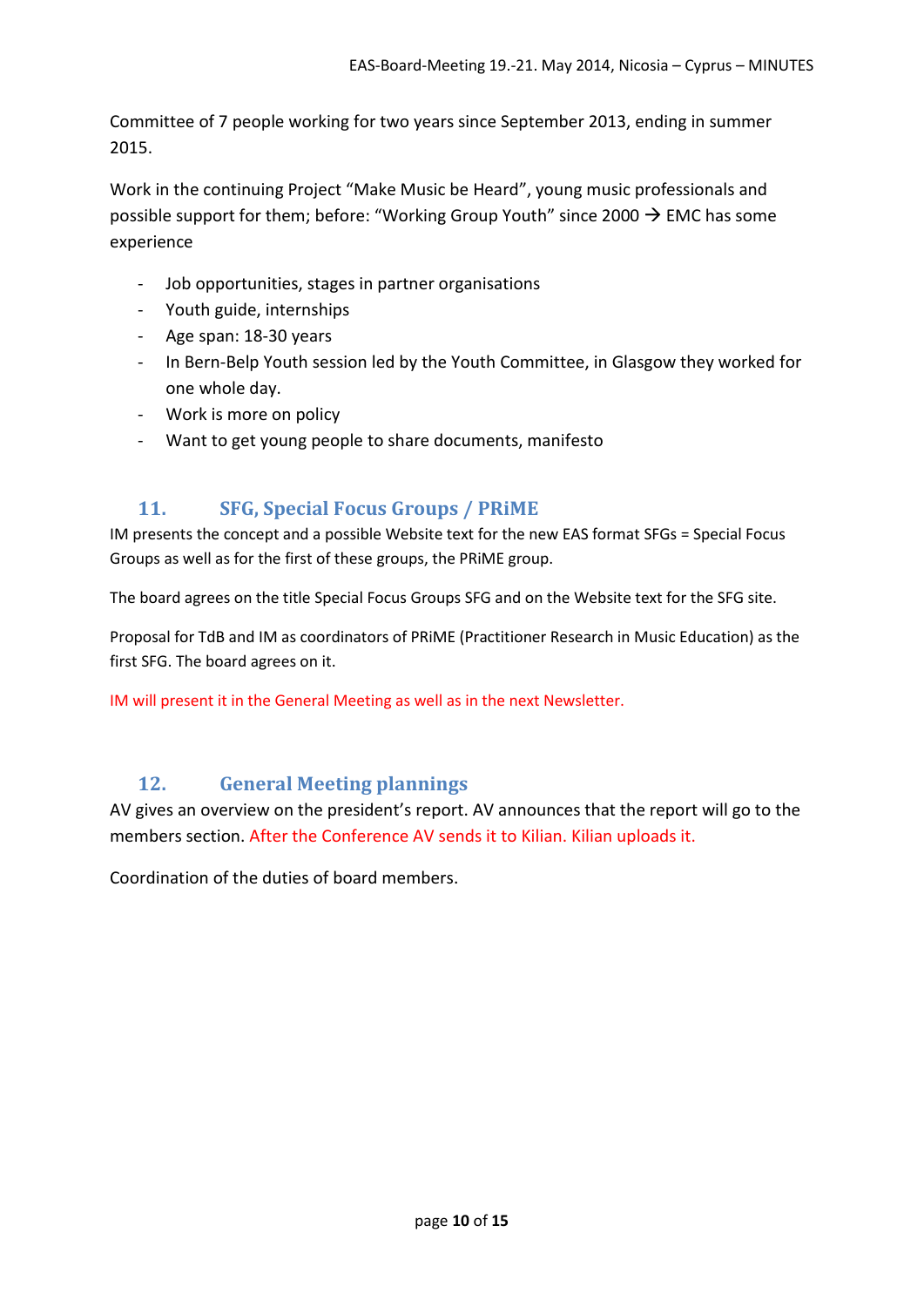# <span id="page-10-0"></span>Wednesday, May 21<sup>st</sup>

# **13. Publications**

TB: Editors of the next EAS book series will be Natassa Economidou-Stavrou and Mary Stakelum.

# • **Editorial Board**

There should be a contact person for the Editors in the Editorial Board.

- 1. 1-pages for the editors
- 2. Style sheet
- 3. Info for the Website
- 4. Info for the Call for Papers

## Consists of

- Thomas de Baets
- Gerhard Sammer
- Adri de Vugt
- Sarah Hennessy
- Isolde Malmberg
- Marina Gall
- Plus 2 editors

Responsibilities of the EB:

- Reviewing
- Timeline of the process (doesn't have to be at the next Conference)
- Communication with Helbling.
- Style sheet (take the one from the  $2^{nd}$  and  $3^{rd}$  book)
- Appointing the editors
- Visiting as many sessions as possible and give hints what can be interested.
- Information about the process BEFORE the Conference AND on the Main EAS page.

Content: Sections (Research, Project Reports, Practice, Policy)

- 1. "Open call" is by inviting to the Conference
- 2. Information to Conference visitors: There is no proceedings book but there is the possibility to publish material on the member's page, it is not edited for exchanging it between members.
- 3. Idea this or that is interesting in the Conference from members
- 4. Looking out for things that are missing from the things from the Conference.
- 5. E.g. 16 in the 3<sup>rd</sup> series, aspiration: 11 from the Conference, 5 from outside, if possible, all keynotes
- 6. Is there an open call on the Conference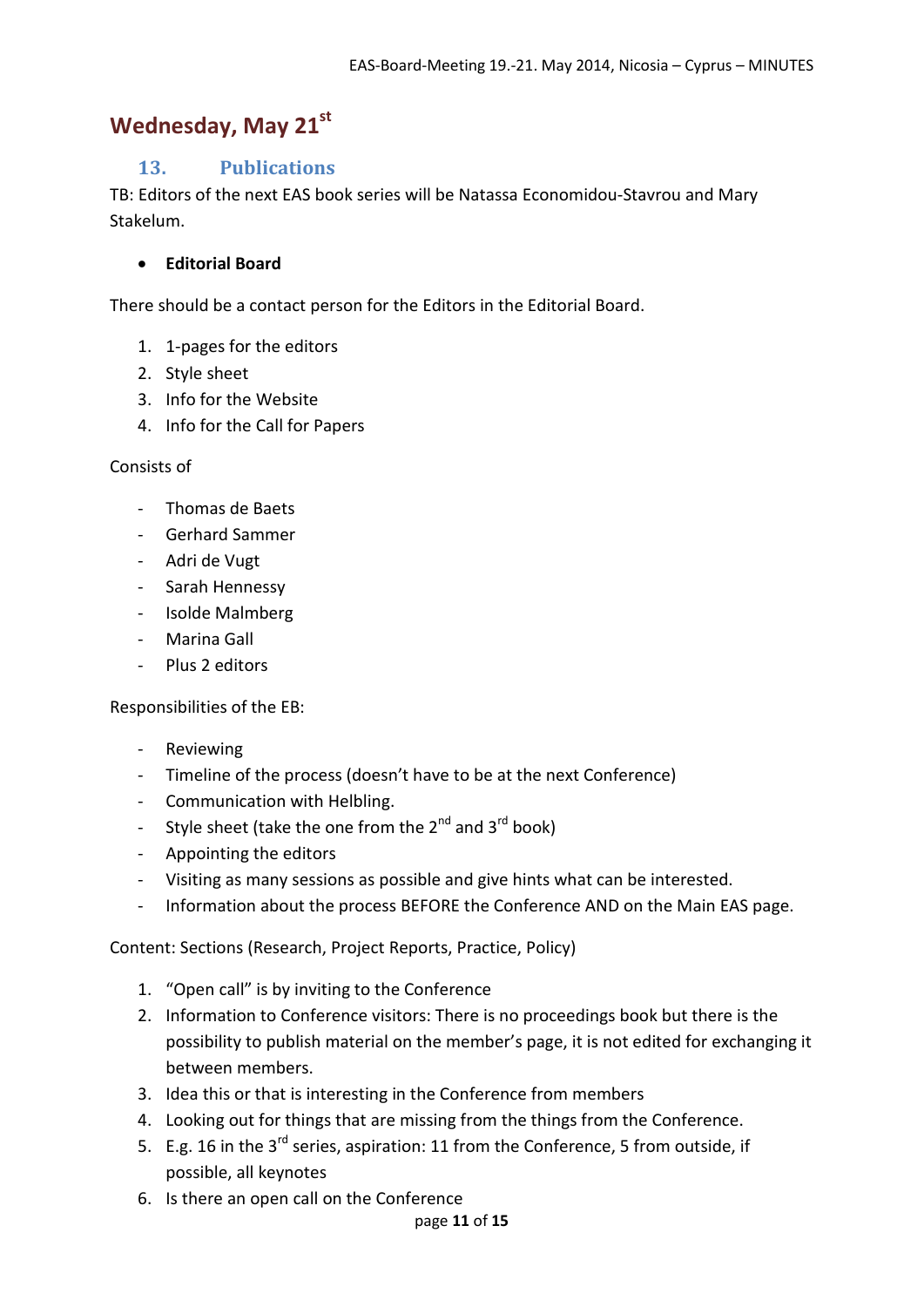- 7. Send in the Abstract first
- 8. Ready paper is reviewed (ok, please change, no)
- 9. Official list of EAS to know where the books go will be sent to Helbling (list of persons who get it next to the authors) (TB, IM)
- 10. NMZ, SH's journal TB and IM will prepare a list (even if this changes every time depending on the theme of the book)
- 11. GS is clarifying whether Helbling sends books for book reviews

TB and IM prepare the papers; GS takes over the contact to Helbling.

The editors have some freedom to give some books to persons in their surroundings.

• **Learning Outcomes – IM**

Will be a new brochure, financed by IMP, EAS and the Austrian Ministery. LOP (Learning Outcomes Platform) could become an SFG (IM prepares this idea for Rostock); LOs have to be revised like after 10 years – with new people.

• **Website part – AV** 

We all look out for policy papers that are interesting for EAS. SH is sending the LINK of ISME about advocacy to Kilian and GS. Kilian and GS will upload it inside "Publications" Advocacy.

• **NEW: EAS Logo – further version – IM, OK**

Create three variations

- Rectangle, only in English keep it (landscape version). official logo
- For posters etc. we need an adaptation.
- in a more compact way (portrait version), with and without words
- Everything in jpg and eps.

IM will organise this with the designer.

## <span id="page-11-0"></span>**14. Cooperation with ISME**

## • **report from SH about the current discussions / main activities in ISME**

ISME has strong interest in involving the Eastern part of Europe more. Sheila Woodward (South Africa) will be the president from 2015 onwards.

# <span id="page-11-1"></span>**15. EAS-Conference 2015**

- Current status, open questions
- 300 participants are maximum, think about day-cards for teachers.
- The agreement is signed.
- The budget is discussed.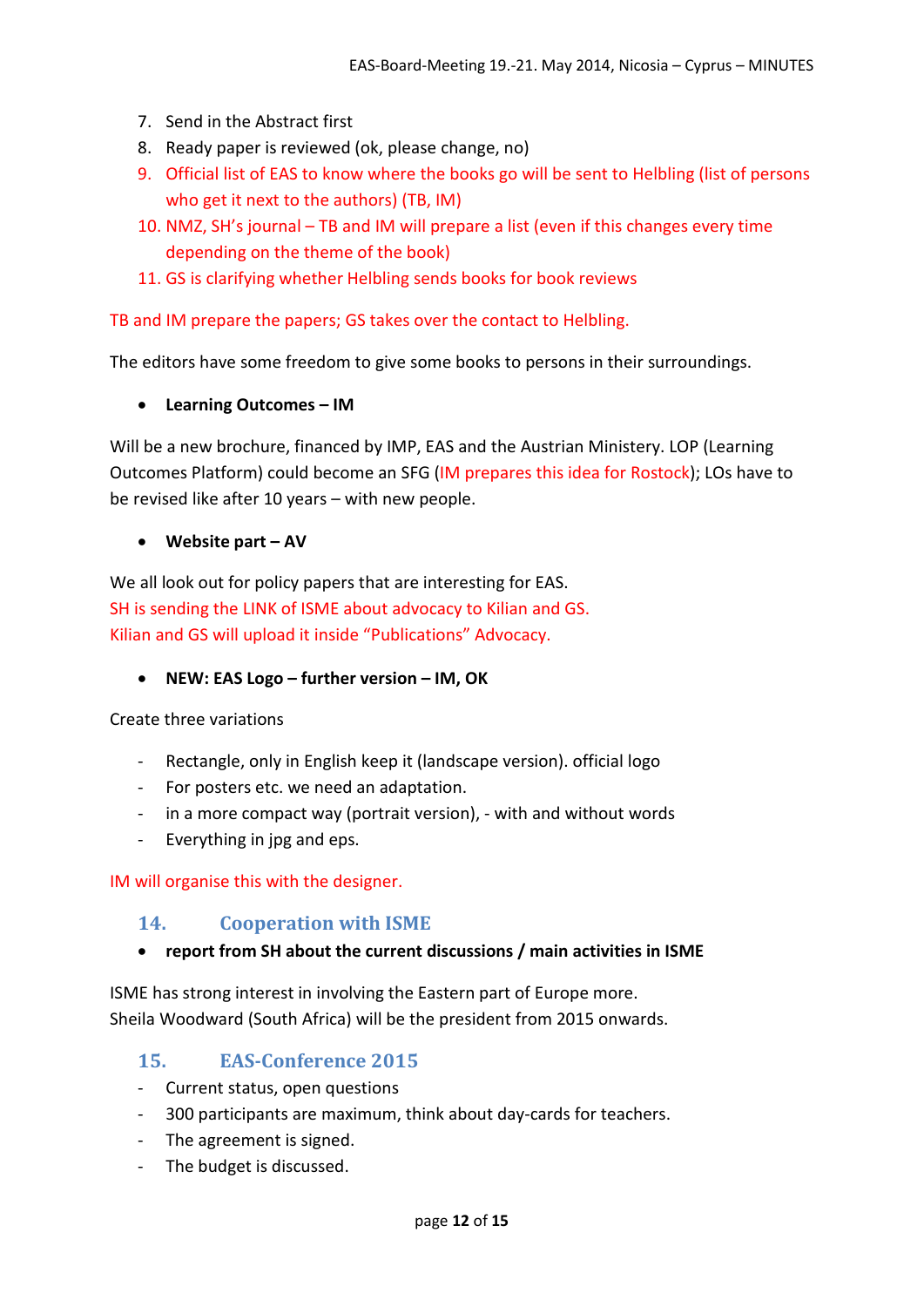### GS will puts the Conference URL alive.

#### • **Schedule of student Forum, IP – BR, OK**

Proposal for moving the SF one day later – more into the Conference (Tuesday afternoon). OK will

#### • **IRC 2015 Rostock**

3.000 NAMM sponsorship for a keynote or visitors that do not get funding for their coming to the Conference.

OK and SH will prepare a list of things we will use the money.

- Activity in the Programme: idea to incorporate the ISME Commissions into the IRC Rostock, more ISME within the IRC in Europa? Commissions that are most near to the Conference Theme, approach them to get involved (common symposium or roundtable).

OK and IM will contact relevant commissions (e.g. Early Childhood, Music Therapy, MISTEC) and copy in SH.

We have to discuss the formal ISME cooperation in the future more in Rostock in autumn.

- ISME 2016 Glasgow
- Board: SH will retire form the board in 2014. NE will stand up as Board Member for 2014-2016.
- IM will be the contact person of IRC 2015 to ISME.

# <span id="page-12-0"></span>**16. EAS-Conference Handbook/Checklists**

SF and DSF information does not go there, but hints to the persons that organise it.

IM will include the following and come back to the board with an interim version.

- **General thoughts – character**
- **Benefits and risks for hosts**
- Communication plan between host, member administrator and website administrator (no parallel delegate lists etc.), who is sending what, plan content long time before you send it and communicate it with all persons involved, always refer to the website when you send information.
- **Time-line**
	- o 3-4 years before express interest to the board
	- o 2 years before: time, venue, hotel rates, yes from the rector/general finances (big sponsors)
	- o Build up a Conference tam in your institution (colleagues, student team)
	- o How to structure the team (how many students)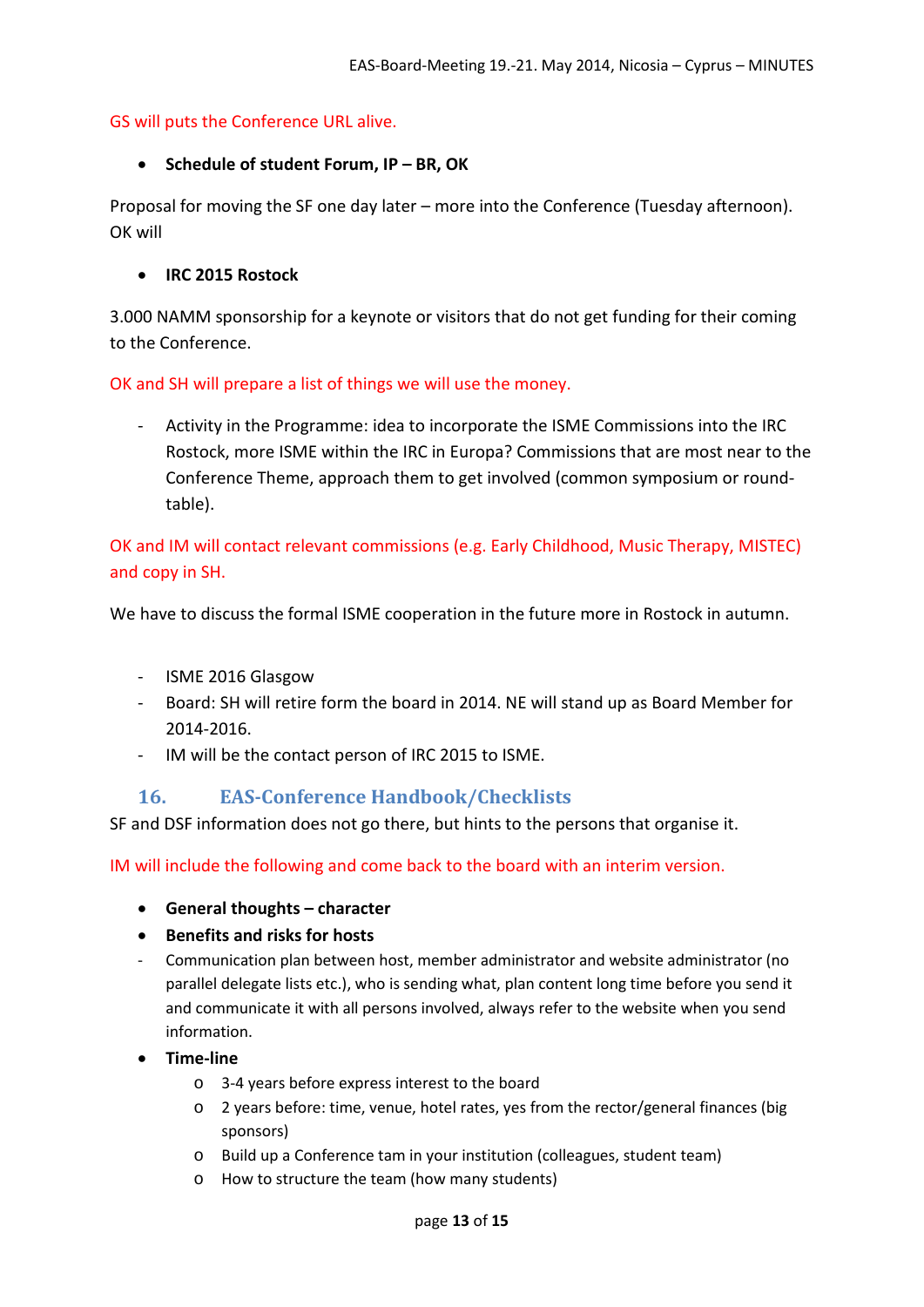- o Co-option to the board 1,5 years before (join the autumn-meeting of the board)
- o Prepare flyer and presentation for the Conference one year before
- o Conference one year before: come with students… (see table)
- o Information about the venue and information about the conference is online
- o As early as possible after the last Conference: call for papers out
- $\circ$  This year: TB will put it in the 20<sup>th</sup> of June newsflash
- o End of October end of submission
- o Review in November
- o Decisions beginning of December
- o End of call for papers
- DSF and SF do their own time-line, the host hasn't to do it.
- What EAS wants and what the host is free to do
- EAS is helping with keynotes (range of content, gender, nations…)
- Language: some sessions/ workshops in the home language for teachers in that case also day-cards?
- **Agreements**
- When you participate in this conference you give permission to the use of photos, videos to be published online. (see ISME)
- Agreements for keynotes: ....
- Chairing rules (NE copy!),
- Chairing: Please do not take chairs that present in the same session. Please only do this for exceptions.
- Publication book Series
- Exhibitions
- Sponsorship
- **Practical Attachments**
- Budget Examples (also including the hidden costs)
- Logos
- Key bits of texts
- Homepage structure
- General Meeting: Please take a communicative Room with movable chairs! For about 80- 100 persons.
- Plan a short board meeting in between  $-$  a time slot.
- EVALUATION. Put a box at the registration, remind them at the Closing Ceremony, secretary of IM can write them down.

# <span id="page-13-0"></span>**17. Next EAS Conferences**

## • **Conference 2016 – Ruta Girdzijauskiene (LT)**

Ruta Girdzijauskiene is reporting her current thoughts: Big issue is the language, top hierarchy of music education in Russia do not speak English. Venue still to decide:

- Klaipedia University (3 hours by bus from Vilnius)
- Vilnius:
	- o teacher training institute or